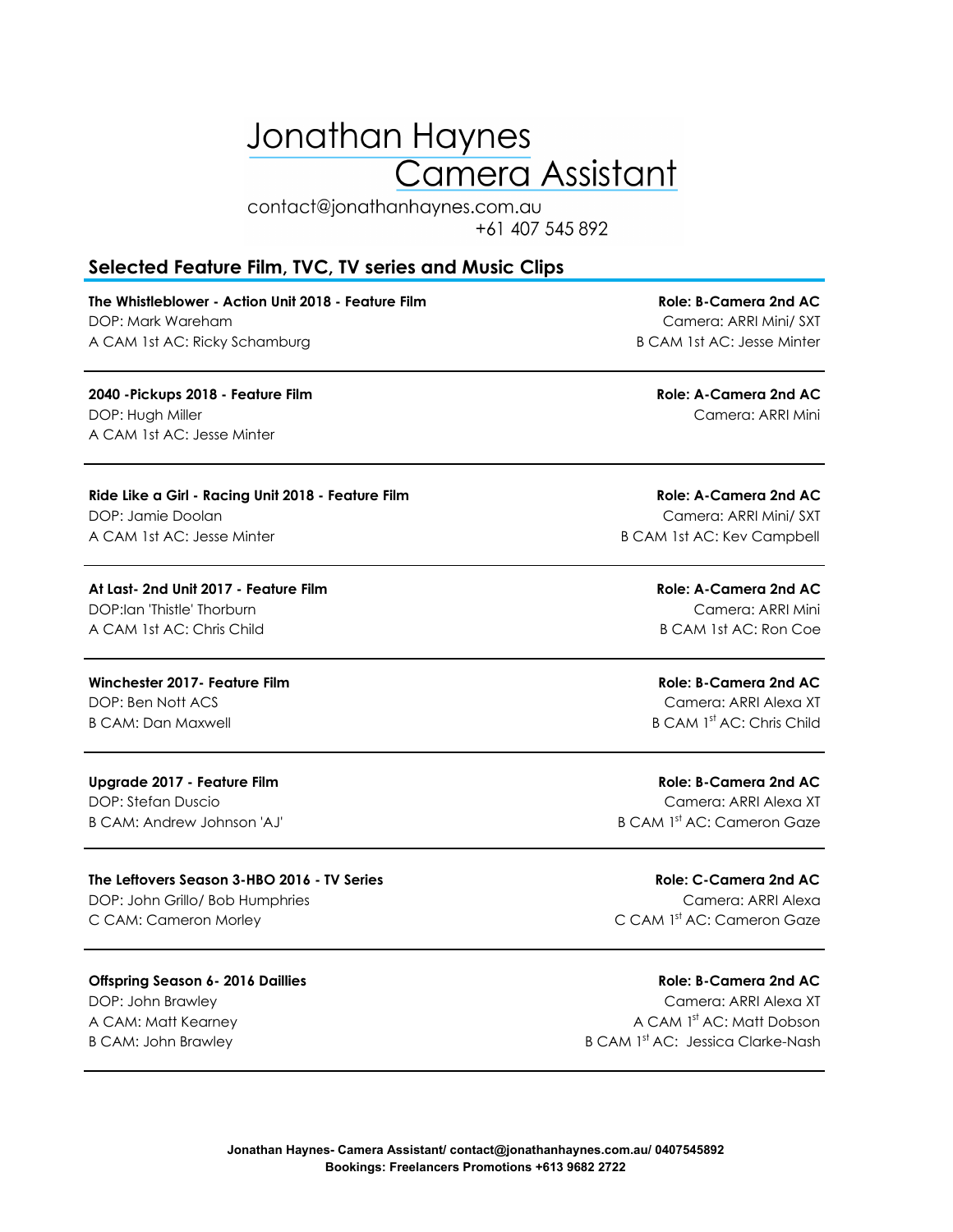### **Tomorrow When The War Began - 2015 - TV Series Role: Role: B-Camera 2nd AC** DOP: Simon Ozolins Camera: ARRI Amira A CAM: Grant Adams A Camera A CAM 1st Ac: Chris Child B CAM: Simon Ozolins B CAM 1st AC: Cameron Gaze

#### **Little Lunch ABC- TV Series 2014/15 Dailies Role: Video Split Operator**

#### **The Moon and the Sun '2nd Unit' 2014 Feature Film Role: Video Assist Assist**

B CAM: Warwick Field **B CAM 1st Actual B CAM 1st AC: Geoff Skilbeck** 

1<sup>ST</sup> Assistant Camera: Luke Thomas

DOP: Dan Maxwell Camera: Alexa Classic A CAM: Dan Maxwell A Camera A CAM 1st AC: Kitty Allwood B CAM: Chris Healy B CAM 1<sup>st</sup> AC: Michelle Marchant

## DOP: David Eggby ACS Camera:Alexa XT A CAM: David Eggby A Camera Camera A CAM 1st AC: Angelo Sartore

**Toyota RAV 4 - 2019 TVC Role: 2nd AC/ Data Wrangler** DOP: Jeremy Rouse ACS Camera: Alexa MINI Production Company: Finch Company

### **Melbourne Racing Carnival - 2018 TVC Role: 2nd AC/ Data Wrangler**

DOP: Stefan Duscio Camera: Alexa Mini/ 416 16mm film 1<sup>ST</sup> Assistant Camera: Cameron Gaze **Production Company: 13 & Co** 

### **Other Selected Feature Film, TVC, TV series and Music Clips**

#### **High Ground- 2018 Feature Film (2-weeks) Role: B-Cam/2nd unit 1st Assistant Camera**

DOP: Benjamin Hidalgo De la Barrera Camera: Red Dragon Camera: Red Dragon Producer: Chris Hocking Production Company: LateNite Films

#### **Windsor Smith 'Limousine' 2015 TVC Role: 1st Assistant Camera**

DOP: Edward Goldner Camera: Alexa XT 2nd Assistant Camera: Bradley Andrew Production Company: LateNite Films

## DOP: Andrew Commis Camera: Alexa SXT Camera Operator: Thom Neal Line Producer: Darren McFarlane

**Wizards of AUS- 2016 TV Series Role: 1st Assistant Camera**

**AIR BnB 'Passions' 2016 TVC Role: 1st Assistant Camera**  DOP: Thom Neal Camera: Alexa XT Production Company: Oh Yeah Wow

**Jonathan Haynes- Camera Assistant/ contact@jonathanhaynes.com.au/ 0407545892 Bookings: Freelancers Promotions +613 9682 2722**